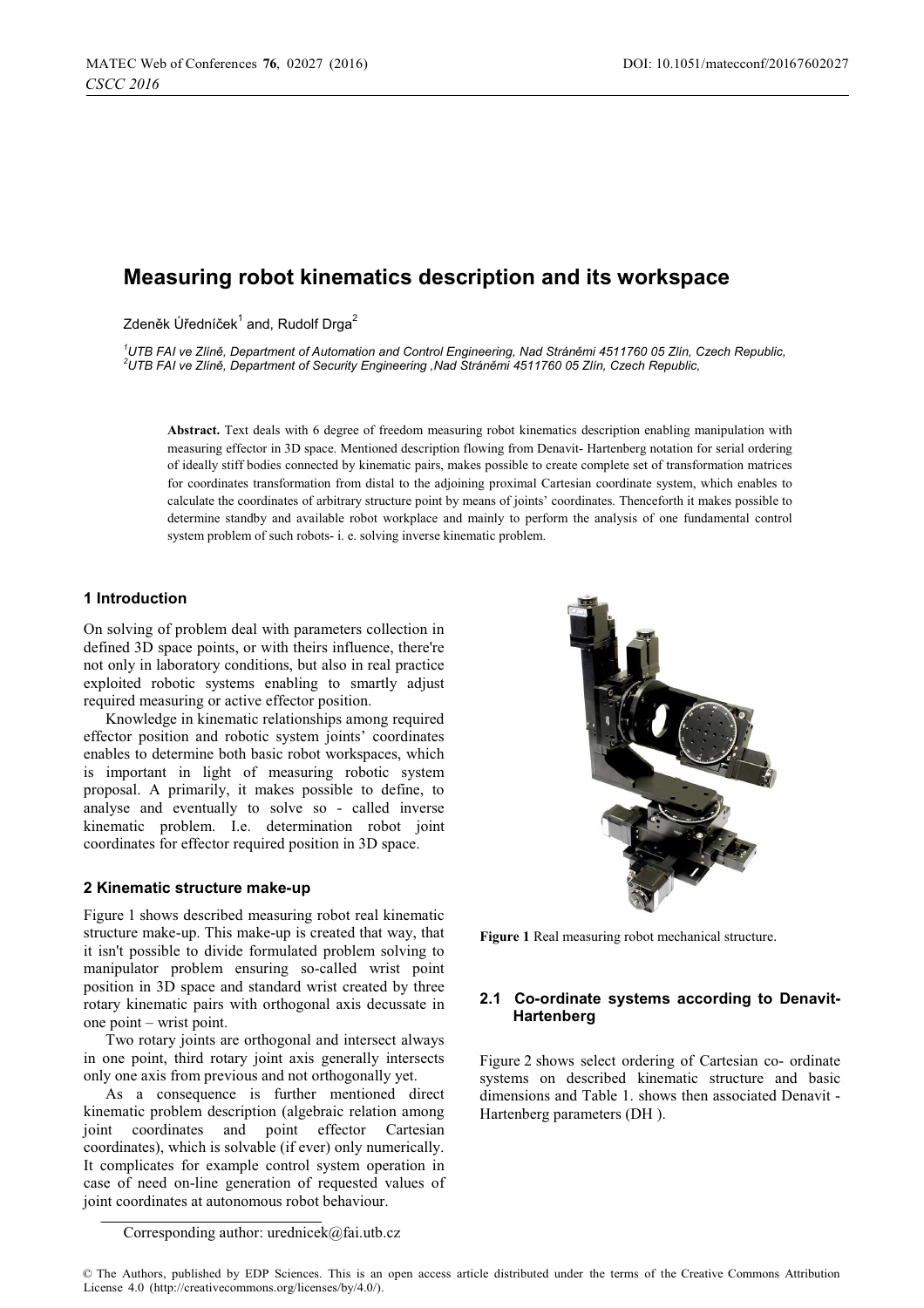

**Figure 2** Measuring robot DH co-ordinate systems introduction.

**Table 1** DH parameters of axis systems.

| parametr<br>N° | $a_i$                                   | $\alpha_i$                                          | $d_i$                                                                 | $\Theta_i$                                        |
|----------------|-----------------------------------------|-----------------------------------------------------|-----------------------------------------------------------------------|---------------------------------------------------|
|                | $z_0 \rightarrow z_1$ along $x_1=0$     | $z_0 \rightarrow z_1$ around $x_1 = -90^\circ$      | $x_0 \rightarrow x_1$ along $z_0 = h_1$                               | $x_0 \rightarrow x_1$ around $z_0=0$ <sup>o</sup> |
| 2              | $z_1 \rightarrow z_2$ along $x_2 = h_3$ | $z_1 \rightarrow z_2$ around $x_2 = 90^\circ$       | $x_1 \rightarrow x_2$ along $z_1 \rightarrow h_2+x_1$                 | $x_1 \rightarrow x_2$ around $z_1 = -90^\circ$    |
| 3              | $z_2 \rightarrow z_3$ along $x_3=0$     | $z_2 \rightarrow z_3$ around o $x_3 = 90^\circ$     | $x_2 \rightarrow x_3$ along $z_2 = -h_4 - x_2$                        | $x_2 \rightarrow x_3$ around $z_2 = -90^\circ$    |
| $\overline{4}$ | $z_3 \rightarrow z_4$ along $x_4 = h_6$ | $z_3 \rightarrow z_4$ around $x_4 = 180^0$          | $x_3 \rightarrow x_4$ along $z_3 \rightarrow$<br>$-(h_7 + h_5 + x_3)$ | $x_3 \rightarrow x_4$ around $x_3 = \varphi_1$    |
| 5              | $z_4 \rightarrow z_5$ along $x_5=0$     | $z_4 \rightarrow z_5$ around $x_5 = 90^0$           | $x_4 \rightarrow x_5$ along $z_4=0$                                   | $x_4 \rightarrow x_5$ around $z_4 = -90^\circ$    |
| 6              | $z_5 \rightarrow z_6$ along $x_6=0$     | $z_5 \rightarrow z_6$ around $x_6 = 0$ <sup>0</sup> | $x_5 \rightarrow x_6$ along $z_5 \rightarrow h_8$                     | $x_5 \rightarrow x_6$ around $z_5=0$ <sup>0</sup> |
|                | $z_6 \rightarrow z_7$ along $x_7 = h_9$ | $z_6 \rightarrow z_7$ around $x_7 = 0$ <sup>0</sup> | $x_6 \rightarrow x_7$ along $z_6 \rightarrow h_{10}$                  | $x_6 \rightarrow x_7$ around $z_6 = \varphi_2$    |
| 8              | $z_7 \rightarrow z_8$ along l $x_8=0$   | $z_7 \rightarrow z_8$ around $x_8 = 90^0$           | $x_7 \rightarrow x_8$ along $z_7 \rightarrow 0$                       | $x_7 \rightarrow x_8$ around $z_7 = 90^\circ$     |
| 9              | $z_8 \rightarrow z_9$ along $x_9=0$     | $z_8 \rightarrow z_9$ around $x_9 = 180^\circ$      | $x_8 \rightarrow x_9$ along $z_8 \rightarrow -h_{11}$                 | $x_8 \rightarrow x_9$ around $z_8 = -\varphi_3$   |

#### **2.2 Homogenous transformation matrices**

Because for transformation homogenous matrix for coordinates of proximal and distal neighbouring systems reads

$$
{}^{i-1}\mathbf{T}_i = \begin{bmatrix} \cos\theta_i & -\cos\alpha_i\sin\theta_i & \sin\alpha_i\sin\theta_i & a_i\cos\theta_i \\ \sin\theta_i & \cos\alpha_i\cos\theta_i & -\sin\alpha_i\cos\theta_i & a_i\sin\theta_i \\ 0 & \sin\alpha_i & \cos\alpha_i & d_i \\ 0 & 0 & 0 & 1 \end{bmatrix} \quad (1)
$$

it is possible to write for homogenous transformation matrices among particular coordinate systems from Figure 2

$$
{}^{0}\mathbf{T}_{1} = \begin{bmatrix} 1 & 0 & 0 & 0 \\ 0 & 0 & 1 & 0 \\ 0 & -1 & 0 & h_{1} \\ 0 & 0 & 0 & 0 \end{bmatrix}; {}^{1}\mathbf{T}_{2} = \begin{bmatrix} 0 & 0 & -1 & 0 \\ -1 & 0 & 0 & -h_{3} \\ 0 & 1 & 0 & h_{2} + x_{1} \\ 0 & 0 & 0 & 0 \end{bmatrix};
$$
 (2a)

$$
\begin{bmatrix} 0 & 0 & 0 & 1 \end{bmatrix} \begin{bmatrix} 0 & 0 & 0 & 1 \ 0 & 0 & 0 & 1 \end{bmatrix}
$$
  

$$
{}^{2}\mathbf{T}_{3} = \begin{bmatrix} 0 & 0 & -1 & 0 \ -1 & 0 & 0 & 0 \ 0 & 1 & 0 & -h_{4} - x_{2} \end{bmatrix}
$$
 (2b)

$$
{}_{6}T_{7} = \begin{bmatrix} \cos\varphi_{2} & -\sin\varphi_{2} & 0 & h_{9}\cos\varphi_{2} \\ \sin\varphi_{2} & \cos\varphi_{2} & 0 & h_{9}\sin\varphi_{2} \\ 0 & 0 & 1 & h_{10} \\ 0 & 0 & 0 & 1 \end{bmatrix} \begin{bmatrix} 0 & 0 & 1 & 0 \\ 1 & 0 & 0 & 0 \\ 0 & 1 & 0 & 0 \\ 0 & 0 & 0 & 1 \end{bmatrix} (2c)
$$

$$
{}^{8} \mathbf{T}_{9} = \begin{bmatrix} \cos \varphi_{3} & -\sin \varphi_{3} & 0 & 0 \\ -\sin \varphi_{3} & -\cos \varphi_{3} & 0 & 0 \\ 0 & 0 & -1 & -h_{11} \\ 0 & 0 & 0 & 1 \end{bmatrix}
$$
(2d)

Resulting homogenous transformation matrix  ${}^{0}T_{9}$  from effector co-ordinate system to the global co-ordinate system is

| $\mathbf{T}_9 =$ | $\int \cos(\varphi_1) \cdot \sin(\varphi_2) \cdot \cos(\varphi_3) - \sin(\varphi_1) \cdot \sin(\varphi_3)$<br>$-sin(\varphi_1)\cdot sin(\varphi_2)\cdot cos(\varphi_3) - cos(\varphi_1)\cdot sin(\varphi_3) \quad sin(\varphi_1)\cdot sin(\varphi_2)\cdot sin(\varphi_3) - cos(\varphi_1)\cdot cos(\varphi_3)$<br>$cos(\varphi_2) \cdot cos(\varphi_3)$ | $-cos(\varphi_1) \cdot sin(\varphi_2) \cdot sin(\varphi_3) - sin(\varphi_1) \cdot cos(\varphi_3)$<br>$-cos(\varphi_2) \cdot sin(\varphi_3)$ | $cos(\varphi_1) \cdot cos(\varphi_2)$<br>$-sin(\varphi_1)\cdot cos(\varphi_2)$<br>$-sin(\varphi_2)$ | $t_{14}$ ]<br>$t_{24}$<br>$t_{34}$ |  |
|------------------|---------------------------------------------------------------------------------------------------------------------------------------------------------------------------------------------------------------------------------------------------------------------------------------------------------------------------------------------------------|---------------------------------------------------------------------------------------------------------------------------------------------|-----------------------------------------------------------------------------------------------------|------------------------------------|--|
| where            |                                                                                                                                                                                                                                                                                                                                                         |                                                                                                                                             |                                                                                                     |                                    |  |

- $t_{14} = x_2(t) + h_4 + cos[\varphi_1(t)] \cdot \{h_{11} \cdot cos[\varphi_2(t)] h_9 \cdot cos[\varphi_2(t)]\} + (h_8 + h_{10} h_6) \cdot sin[\varphi_1(t)] =$  $= x_2(t) + h_4 - (h_9 - h_{11}) \cdot cos[\varphi_1(t)] \cdot cos[\varphi_2(t)] + (h_8 + h_{10} - h_6) \cdot sin[\varphi_1(t)]$
- $t_{24} = x_1(t) + h_2 \sin[\varphi_1(t)] \cdot [h_{11} \cdot \cos[\varphi_2(t)] h_9 \cdot \cos[\varphi_2(t)] \} + (h_8 + h_{10} h_6) \cdot \cos[\varphi_1(t)] =$
- $= x_1(t) + h_2 + (h_9 h_{11}) \cdot \sin[\varphi_1(t)] \cdot \cos[\varphi_2(t)] + (h_8 + h_{10} h_6) \cdot \cos[\varphi_1(t)]$
- $t_{34} = x_3(t) + h_1 + h_3 + h_5 + h_7 + h_9 \cdot \sin[\varphi_2(t)] h_{11} \cdot \sin[\varphi_2(t)] =$

 $= x_3(t) + h_1 + h_3 + h_5 + h_7 + (h_9 - h_{11}) \cdot \sin[\varphi_2(t)]$ 

#### **2.3 Robot kinematic behaviour description**

For any point **X**, whose coordinates in co-ordinate system **Ox9y9z9** are

$$
{}^{9}X = \begin{bmatrix} x \\ y \\ z \end{bmatrix}
$$

its global coordinates (coordinates in system  $O_{X0Y0Z0}$ ) are

$$
{}^{0}X = \begin{bmatrix} x_0 \\ y_0 \\ z_0 \end{bmatrix}
$$

---

٦

where

- $x_0 = x_2(t) + h_4 (h_9 h_{11}) \cdot \cos[\varphi_1(t)]\cos[\varphi_2(t)] + (h_8 + h_{10} h_6) \cdot \sin[\varphi_1(t)] +$ 
	- $+ x \cdot {\cos[\varphi_1(t)] \cdot \sin[\varphi_2(t)] \cdot \cos[\varphi_3(t)] \sin[\varphi_1(t)] \cdot \sin[\varphi_3(t)]} +$ (3a)
	- $+ y \cdot \{-cos[\varphi_1(t)] \cdot sin[\varphi_2(t)] \cdot sin[\varphi_3(t)] sin[\varphi_1(t)] \cdot cos[\varphi_3(t)] \} +$

 $+z \cdot {\cos[\varphi_1(t)] \cdot \cos[\varphi_2(t)]}$ 

 $y_0 = x_1(t) + h_2 + (h_9 - h_{11}) \cdot \sin[\varphi_1(t)] \cdot \cos[\varphi_2(t)] + (h_8 + h_{10} - h_6) \cdot \cos[\varphi_1(t)] +$  $+ x \cdot \{-\sin[\varphi_1(t)] \cdot \sin[\varphi_2(t)] \cdot \cos[\varphi_3(t)] - \cos[\varphi_1(t)] \cdot \sin[\varphi_3(t)]\} +$  $+ y \cdot {\sin[\varphi_1(t)] \cdot \sin[\varphi_2(t)] \cdot \sin[\varphi_3(t)] - \cos[\varphi_1(t)] \cdot \cos[\varphi_3(t)]} +$ (3b)

```
+z \cdot \{-\sin[\varphi_1(t)] \cdot \cos[\varphi_2(t)]\}
```

$$
z_0 = x_3(t) + h_1 + h_3 + h_5 + h_7 + (h_9 - h_{11}) \cdot \sin[\varphi_2(t)] ++ x \cdot {\cos[\varphi_2(t)] \cdot \cos[\varphi_3(t)] } ++ y \cdot {\cos[\varphi_2(t)] \cdot \sin[\varphi_3(t)] } ++ z \cdot {\cos[\varphi_2(t)] }
$$
(3c)

#### If this point will be on axis  $z_9$ , then

 $x_0 = x_2(t) + h_4 - (h_9 - h_{11}) \cdot \cos[\varphi_1(t)]\cos[\varphi_2(t)] + (h_8 + h_{10} - h_6) \cdot \sin[\varphi_1(t)] +$  (4)  $+z \cdot \big\{ cos[\varphi_1(t)] \cdot cos[\varphi_2(t)] \big\}$ 

- $y_0 = x_1(t) + h_2 + (h_9 h_{11}) \cdot \sin[\varphi_1(t)] \cdot \cos[\varphi_2(t)] + (h_8 + h_{10} h_6) \cdot \cos[\varphi_1(t)] +$  $+z \cdot \{-\sin[\varphi_1(t)] \cdot \cos[\varphi_2(t)]\}$
- $z_0 = x_3(t) + h_1 + h_3 + h_5 + h_7 + (h_9 h_{11}) \cdot \sin[\varphi_2(t)] +$  $+z \cdot \{-\sin[\varphi_2(t)]\}$

So, if we will require any position on effector rotation axis achievement in global coordinate system, it is possible, by means of these equations, to specify joints' coordinates, by which is possible to reach hereof point?

This nonlinear algebraic equations system and its solvability investigation in general case exceeds framework of presented paper [11], [12], [13].

We state only, that in general is possible to regard this structure as solvable only numerically (see below).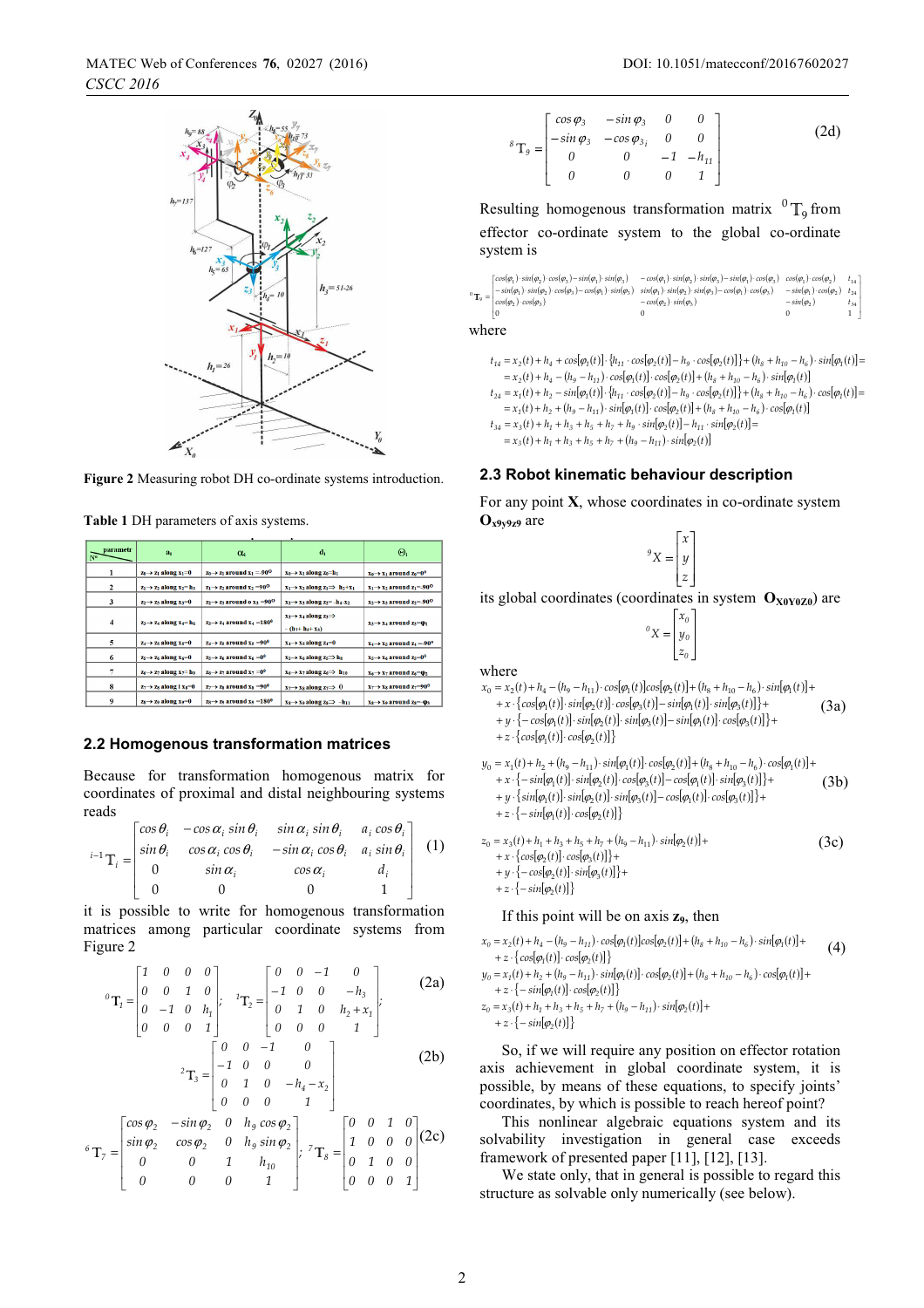

**Figure 3** Calculated robot standby working place.

For any joints' coordinates possible configuration

$$
[x_1\ x_2\ x_3\ \varphi_1\ \varphi_2\ \varphi_3]^T
$$

is possible by means of (3) or (4) to evaluate any effector point in global coordinates (and then determine its global velocity size and then kinetic and potential energy).

The set of all effector co-ordinate system  $O_{x9y9z9}$ origin points for whole joints' coordinates range is substantial part of robot's standby working space and it's displayed on Figure 3.

#### **2. Inverse kinematic problem and its solution 4**

On the contrary, the system of equations (3) or (4), do it enables, for any required cartesian coordinates configuration of any effector point

 $[x_{0} \quad y_{0} \quad z_{0}]^{T}$ to establish such joints' coordinates

$$
[x_1 \; x_2 \; x_3 \; \varphi_1 \; \varphi_2 \; \varphi_3]^T,
$$

which will provide its required position in 3D space ?

Answer to this question is answer on the question about existence and unicity of solving so-called inverse kinematic problem and its result determines required position values' dependence on time for individual joints. Real translational or angular joint position is then job of inverse dynamic problem solving, which isn't aim hereof paper.

From equations (3) is evident, that generally any required effector point absolute position

$$
\begin{bmatrix} \mathbf{x}_0 & \mathbf{y}_0 & \mathbf{z}_0 \end{bmatrix}^T
$$

faces to the 3 nonlinear algebraic equations' system for 6 unknowns and analysis its general solution and its unicity generally exceeds scope hereof paper.

We will accent only basic fact, that kinematic structure created this way presents effector body orientation inseparability from manipulator position. Thenceforth on examples we will show, that chosen trajectories of chosen effector point is possible to achieve by diverse joints control.

#### **2. .1 Movement control demonstration only by 4means of translational joints**

We'll discover equations (4) solution for required coordinates' trajectory

$$
[x_0(t)y_0(t)z_0(t)]^T
$$

effector point, which lies on axis  $z_9$  in the distance  $5.10^{-2}$  m from the origin of  $\mathbf{O}_{\mathbf{x9y9z9}}$ . Effector body orientation is given by constant angles orientation is given by constant angles

$$
\varphi_1 = -15^\circ
$$
;  $\varphi_2 = 20^\circ$ ;  $\varphi_3 = -20^\circ$ 

We will perform the solution only by means of translational articulated coordinates' time changes

$$
[x_1(t) \; x_2(t) \; x_3(t)]^T,
$$

whereas the point with the coordinates  $[x_0(t)y_0(t)z_0(t)]^T$  describes circle with radius 3,5.10<sup>-2</sup>m around axis passing through origin  $O_{x9y9z9}$  parallel with axis  $X_0$ , in the plane parallel with global plane  $Y_0$ ,  $Z_0$  in the distance  $5.10^{-2}$  m from the origin, with constant peripheral speed of  $4,3982.10^{-1}$  m/s. See Figure 4.



**Figure 4** Required robot effector point path.

Is evident that happens an trivial situation corresponding cartesian robot type. Figure 5. shows time dependence, just as make the system (4) solution.



**Figure 5**  $[x_1(t) x_2(t) x_3(t)]^T$  as time functions for given parameters.

On effector orientation modification, the joints' coordinates trajectories will change, but it will conserve its form (harmonics courses), because joints' coordinates

 $[x_1(t) x_2(t) x_3(t)]^T$ 

copy point effector trajectory.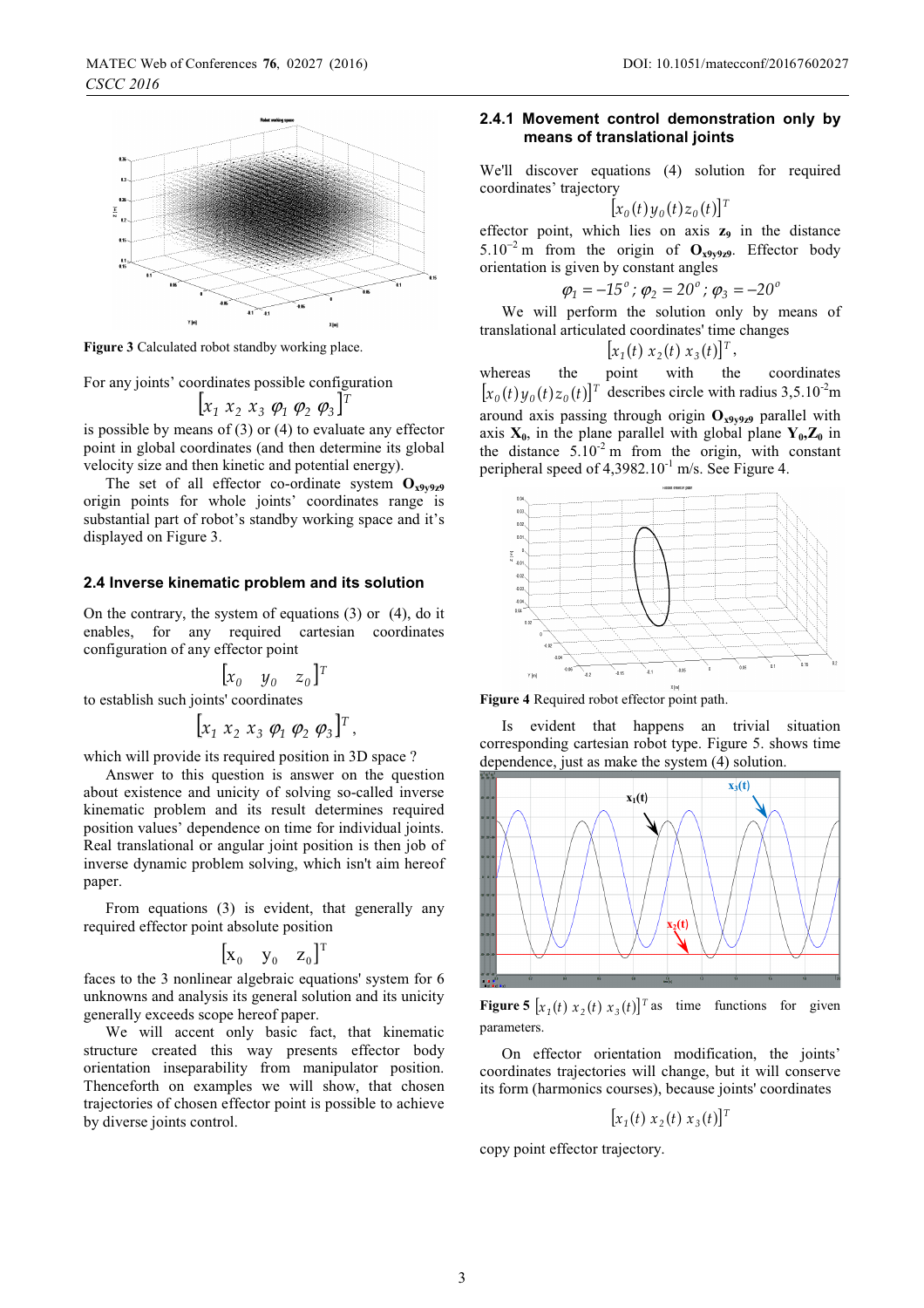Try to find equations (4) solution for required trajectory with coordinates

$$
[x_0(t)y_0(t)z_0(t)]^T
$$

of effector point on **z<sub>9</sub>** axis with fixed joins' coordinates<br> $x_1 = 0$  m:  $x_2 = -2.10^{-2}$  m:  $x_3 = 0$  m

$$
x_1 = 0
$$
 m;  $x_2 = -2.10^{-2}$  m;  $x_3 = 0$  m

We require to extended effector axis in 1m distance arcs the curve from Figure 5.



**Figure 6** Required robot effector point path.

We perform the solution only by means of rotary joints, i.e. we search

$$
\varphi_1(t); \varphi_2(t); \varphi_3(t)
$$

satisfying our requirement. First of all we see that we can achieve this trajectory only by means of first two rotary joints. Trajectory logically not depends on third rotary joint rotation.

From third equations (4) we can solve angle  $\varphi_2(t)$ . Then second from equations (4) can be modified to form

$$
y_0 - (x_1(t) + h_2) =
$$
  
= { $(h_9 - h_{11} - z) \cdot \cos[\varphi_2(t)]$ } \cdot \sin[\varphi\_1(t)] + (h\_8 + h\_{10} - h\_6) \cdot \cos[\varphi\_1(t)]

This equation is

$$
a\cos\varphi_1 + b\sin\varphi_1 = c
$$

type and it can be solve easily (multivalued). So we can obtain angle  $\varphi_1$ .

On the Figure 7 we can see the time dependence of the first two angles  $\varphi_1$ ,  $\varphi_2$ .



**Figure 7** Rotational angles required for trajectories on Figure 6.

## **3 Conclusions**

Mentioned paper is focused on measuring robot kinematic description. Robot serves to softwarecontrolled measuring effector movement in 3D space. Except basic exercise standby and available working space determination, also they are in paper described basic aspects of so-called inverse kinematic problem by means of appropriate DH notation and transformation matrices. I.e. required joints' coordinates finding.

Paper doesn't deal with direct and inverse dynamic problem, which concurs on kinematic problem. Motional equations derivation and control laws proposal will be subject of next parts work.

## **References**

- 1. S. Crandall, D. C, .Karnopp, E.F. Kurz,. *Dynamics of Mechanical and Electromechanical Systems*, McGraw-Hill, NewYork (1968).
- 2. D. C Karnopp, R. C. Rosenberg. *System dynamics*. A Unifies Approach. Wiley & Sons, (1975).
- 3. R. C. Rosenberg,, Multiport Models in mechanics. Trans. ASME, (sept 1972)
- 4. Z. Úředníček, Modelling and simulation. Simulation *experiment utilization at mechatronics systems' proposal*, (In Czech) Inaugural dissertation. Transport and communications university ZILINA, (1997)
- 5. J.U. Liceaga-Castro, I. I Siller-Alcalá., J. Jaimes-Ponce, R., Alcántara-Ramírez, and A. Ferreyra-Ramírez, Proceedings of the 11th WSEAS International Conference on Circuits, Systems, Electronics, Control & Signal Processing (CSECS '12). Montreux, Switzerland. December 29-31, (2012)
- 6. H.A. Darweesh, M. Roushdy , H.M. Ebied, and B.M. Elbagoury, Proceedings of the WSEAS International Conference Mathematical Applications in Science and Mechanics. Dubrovnik, Croatia, June 25-27, (2013)
- 7. S. Hubalovsky, P.Kadlec, L. Mitrovic, and P. Hanzalova, Proceedings of the 3rd International Conference on Mathematical Models for Engineering Science (MMES '12). Paris, France, December 2-4, (2012)
- 8. Ż. Úředníček, *Robotics* (in Czech), T. Bata university in Zlin, Zlin (2012), ISBN 978–80–7454–223–7
- 9. Kohli D. and Osvatic M., ASME J. Mech. Design, (1993), 115: 922–931
- 10. Raghavan M. and Roth B., *Kinematic analysis of the 6R manipulator of general geometry*, Proc. 5th International Symposium on Robotics Research, edited by H. Miura and S. Arimoto, MIT Press, (1990), Cambridge
- 11. Lee H. Y. and Reinholtz C. F., ASME J. Mech. Design, (1996), 118: 396– 404